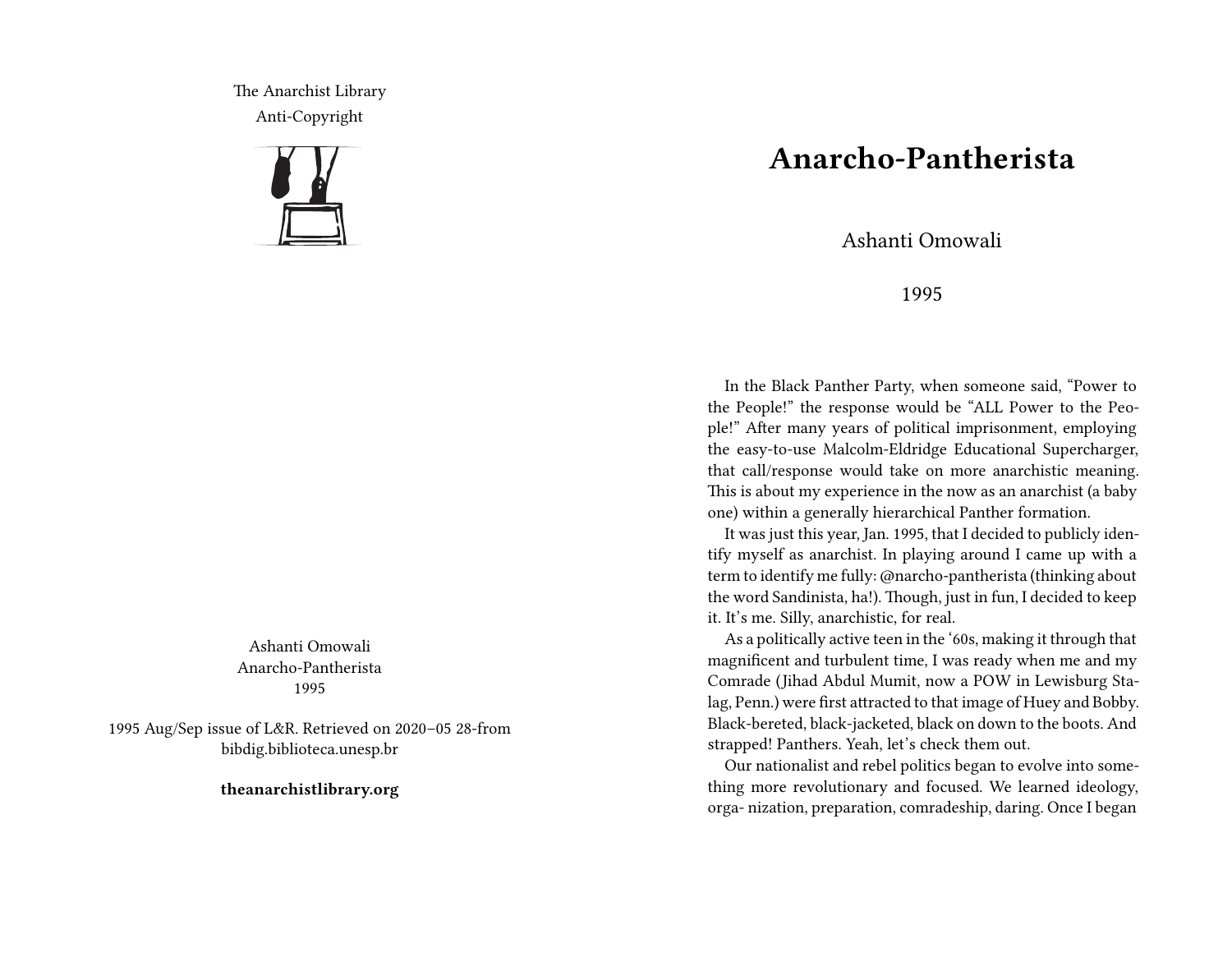to get the picture, I was convinced: Panther revolution, lumpenproletariat, urban guerrilla warfare, Serve the People survival programs, *Wretched of the Earth*, "L'il Red Book," Panther sistas in leading functions, Victory…

In short, the Panthers helped me into "the process of becoming," as to what a revolutionary dedicated to freedom, freedom, and more freedom was all about. One must never stop learning and growing and working for the People.

My 12+ years on the Malcolm-Eldridge Supercharger led me, in prison, to further my learning and understanding of so many things: Wilhelm Reich and the Frankfurt School of psychology, various schools of radical feminist thought and critique, and Paulo Freire's methodology of community education and empowerment. And James Boggs kept me grounded in the power of the Black underclass in Babylon. In all, I was not only learning some heavy shit, but I was being challenged to give up certain old ways, beliefs, and mind-sets that were backwards and anti-revolutionary.

At some point, while in the Marion stalag, a Panther and a stone-cold Sicilian revolutionary threw some anarchist literature on me. Got to tell the truth though, my Marxist-Leninist-Maoist teachings had already biased me against the shit. So I was quite reluctant to really check it out. But it helped that I loved them Brothers. Funny thing is, when you locked down in segregation for months and done read every muthafuckin' thing else, you get bored. After a while, you'll pick up and read toilet paper! What happened was that I did read the shit and regardless of what my Marxist-Leninist-Maoist authorities had said against it, this anarchism was raising some good points.

As I relaxed my mind-set, I learned more. Combined with the insights of the more progressive and radical psychologies and feminist critiques, things that I had experienced in the past and my understanding of movement history began to look different. Structure, sexism, authoritarian peer pressure against individuality, spontaneity, cre- ativity and love. Come to find out that

2

theirs. The People are their own leaders, their own Liberators. I see myself as participant-facilitator. @narcho-pantherista, the highest stage of pantherism. ALL POWER TO THE PEOPLE!

Ashanti Omowali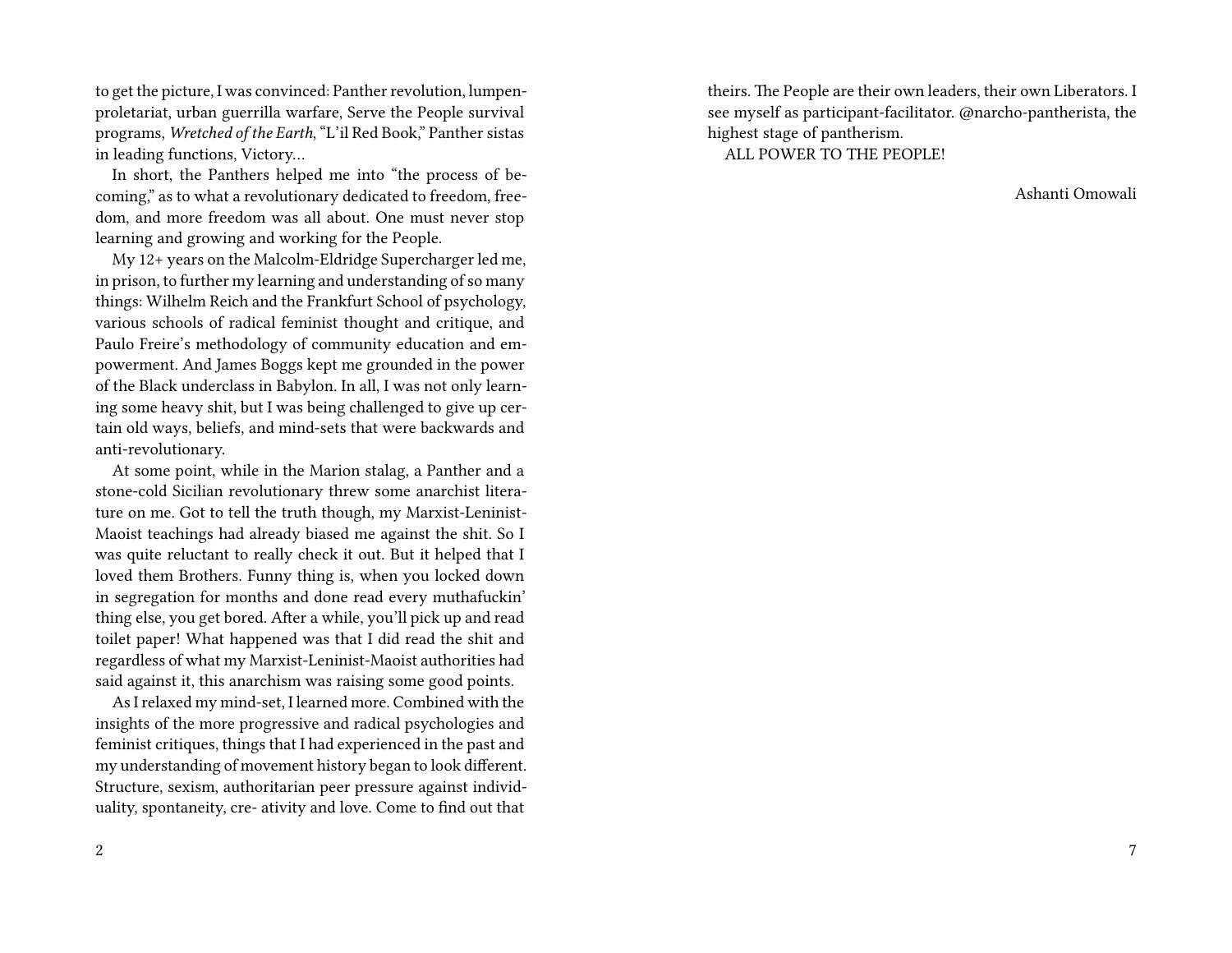normal stuff in any grouping. I think that the BPC who are young-in-experience understand at this point that frustration and anger are part of the process. As we'd say in the Party, "It's a good thing not a bad thing." It's the only way we can pull a diverse group of people together. As one BPNC member said in referring to the Collective, "They are a bunch of crazy-ass muthafuckas," the kind of good human beings who make Revolution.

It's hard to feel comfortable if you truly believe that you see internal dangers in your group. I am one person. I guess I believe like anybody else that my critique is on-point, that my warning-signs should be heeded. But this is a body of people and though it may not be anarchist, it's democratic enough for me to feel that my 2 cents is valued.

My collective knows that I raise my voice against sexism. I talk revolutionary sexuality and lay out condoms on meeting tables. I'm always bringing reading material because I believe we must be encouraged to read, read, read. But I don't want to just get stuck off into Marxist stuff-"Lil' Red Book," etc. No matter how valuable they are. I've shared Lorenzo Komboa Ervin's (Black anarchist, former Black Panther, and now member of the Federation of Black Community Partisans) writings with them. Exposure to diverse views and critiques is what is needed. I am one of these diverse "elders," as they call us of BPNC. As the @narcho-pantherista I can only be me and give my best and hope that others see that my main concern is Revolution, ALL Power to the People, and victory over all our enemies, from people who oppose freedom to mind-sets that continue to hold on to anti-freedom, anti-revolutionary ideas.

The BPC is a spirited group of hard-ass revolutionaries. Already, on their own, tired of waiting for us (the leadership), they put a food program into motion on  $116<sup>th</sup>$  St, and Adam Clayton Powell Blvd. in Harlem, the capital of this "captive nation" (I'm a revolutionary intercommunalist, personally, to add fuel to the fire). I say Right On! It's about initiative and I like

this guy named Bakunin had some valid criticisms of the god Marx, and Kropotkin was deep in Lenin's shit and Marxist revolution wasn't the only way to go.

Years before (before my kapture in 74), another Panther, Frankie Ziths had given me a mimeographed thing on the anarchist Makhno and his forces and their foul treat- ment by the Bolsheviks. Couldn't handle it then, but now 15 years later I read it again and again. Frankie was like that—very, very critical thinker. No respecter of titles. Practice counts. My Comrade passed before I could say thanks.

Anarchism came to mean the same long-range objective held by my revolutionary nationalist movement and the general radical movement as far as evolving or creating a communist society. The anarchist differed in terms of *how* to do it. Anarchism said, "Let's promote the People's self-directing and selfgoverning capacities now." Don't need no authoritarian political parties acting like parental control-freaks. People got brains. Remember, that's where we come from. "Have Faith in the People, Have Faith in the Party," say the Marxist-Leninist-Maoists. No! "Have Faith in the People" and let it stand. If any individual or group got something to offer from their experiences, expertise or "higher" learnings, then let the relationship to the People in struggle be one of facilitation, and not this arrogant leadership.

Mind-set from the old school is a muthafucka. There are times when new knowl- edge can be so powerful that the learner experiences a sense of being overwhelmed. How do I convey all this so that it can be of help to others individually and organizationally. My concern? We gotta win. But only the People's full participation can bring true victory. And the People are real individual human beings, like me—with brains, desires, fears, angers, dreams, etc. Before coming out of prison in '85 I made a personal vow to never ignore this. I was coming out bringing my learnings in psychology, feminism, and anarchism. They were now a part of me.